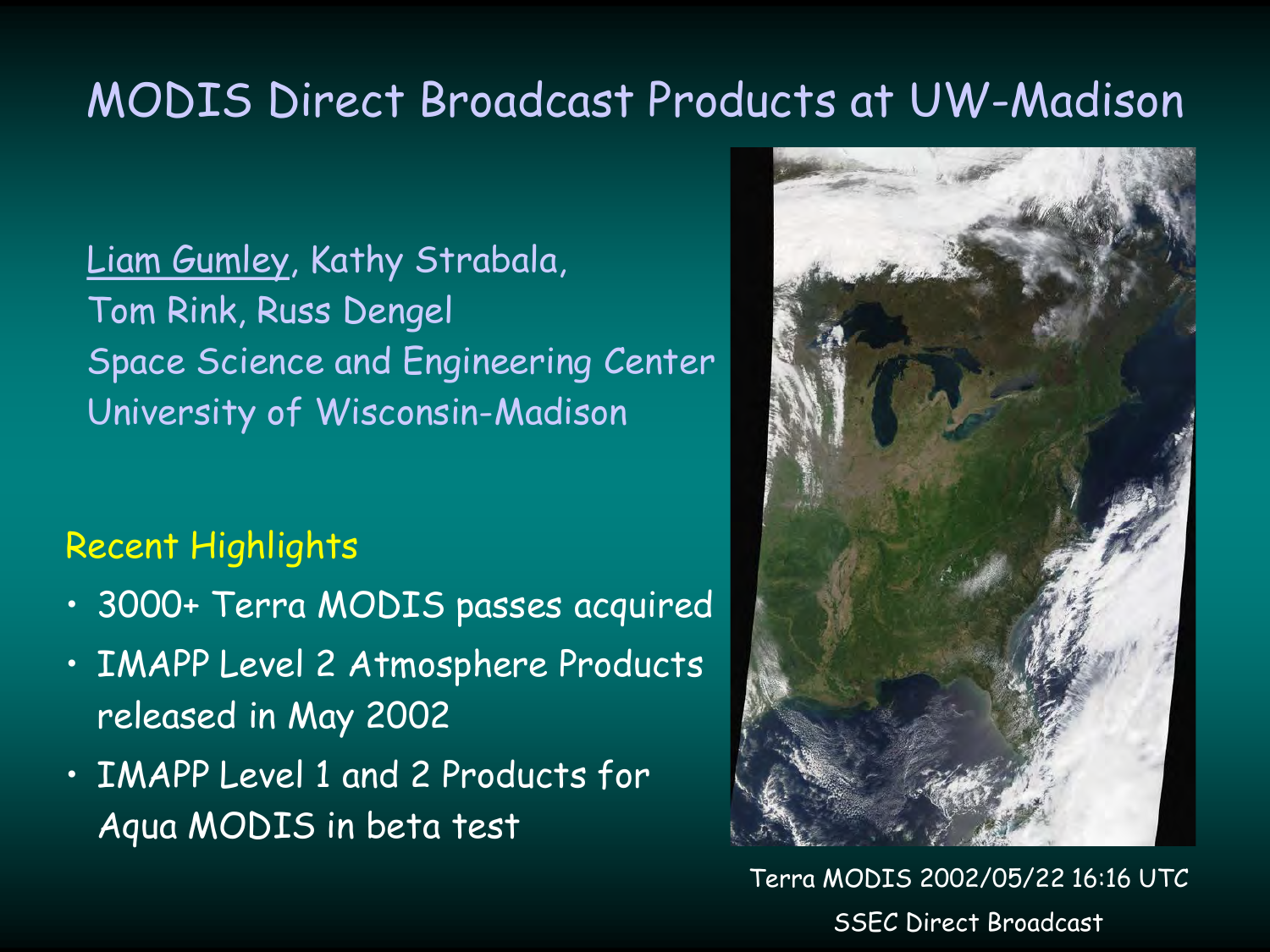# International MODIS/AIRS Processing Package (IMAPP)

### Goal

• Provide freely available, portable, easy to install software for processing raw MODIS and AIRS/AMSU/HSB

### Example Users

- University of Dundee
- Curtin University (Australia)
- German Remote Sensing Data Center
- ScanEx Corporation (Russia)
- University of Tokyo
- MODIS Land Rapid Response System



http://cimss.ssec.wisc.edu/~gumley/IMAPP/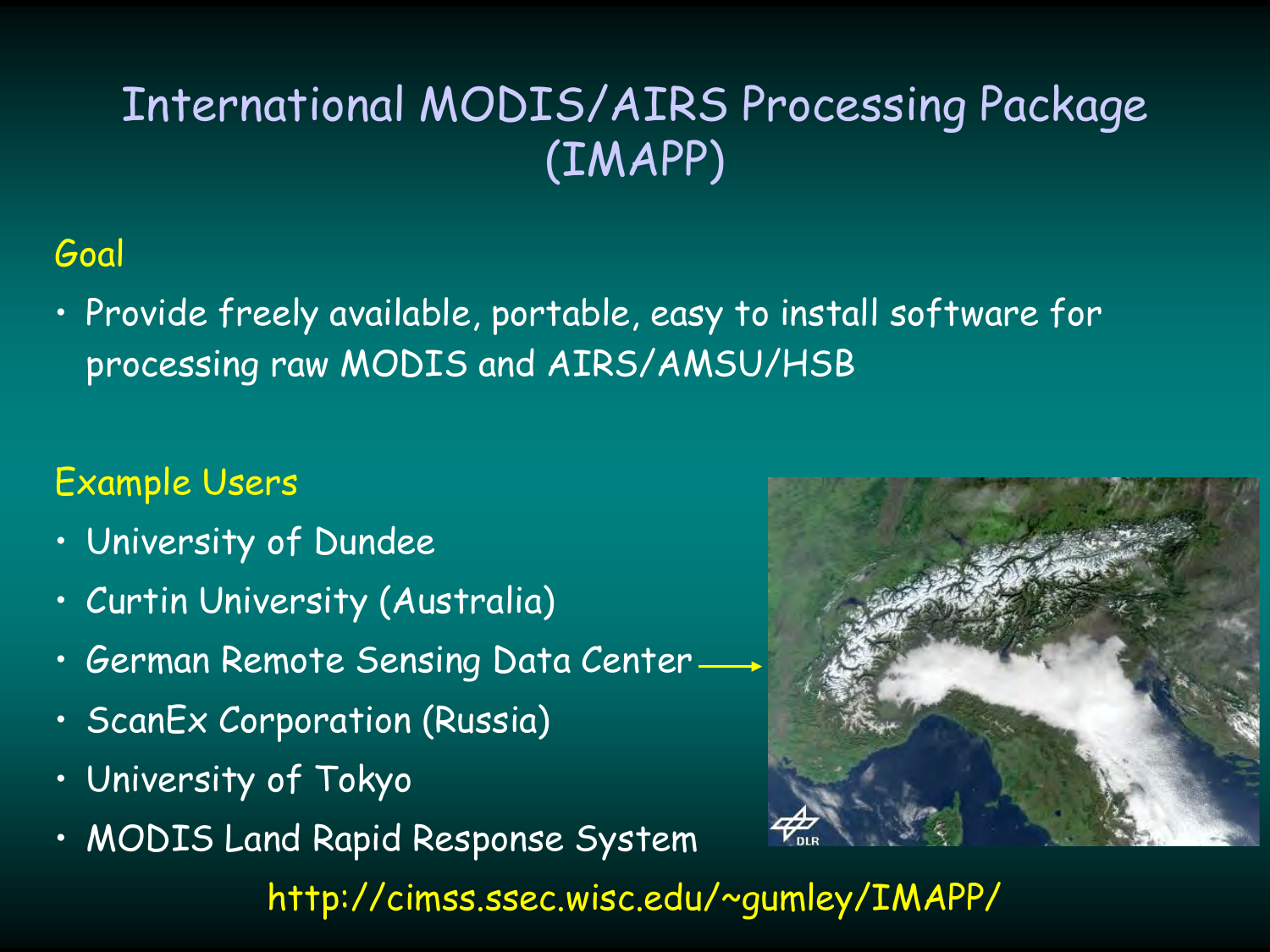# IMAPP Level 1 Products for Terra MODIS (v 1.3)

#### Overview

- Components include Level 1A, Geolocation, Calibration
- Uses downlinked ephemeris and attitude for realtime processing

### **Installation**

- IRIX, SunOS, AIX, HP-UX, Intel Linux (gcc), Solaris x86 (gcc)
- Only toolkit required is HDF version 4.1
- Includes script for automated Level 0 to Level 1B processing

#### Relationship to operational algorithm

• Calibration algorithm version 3.0.0; lookup tables version 3.0.0.7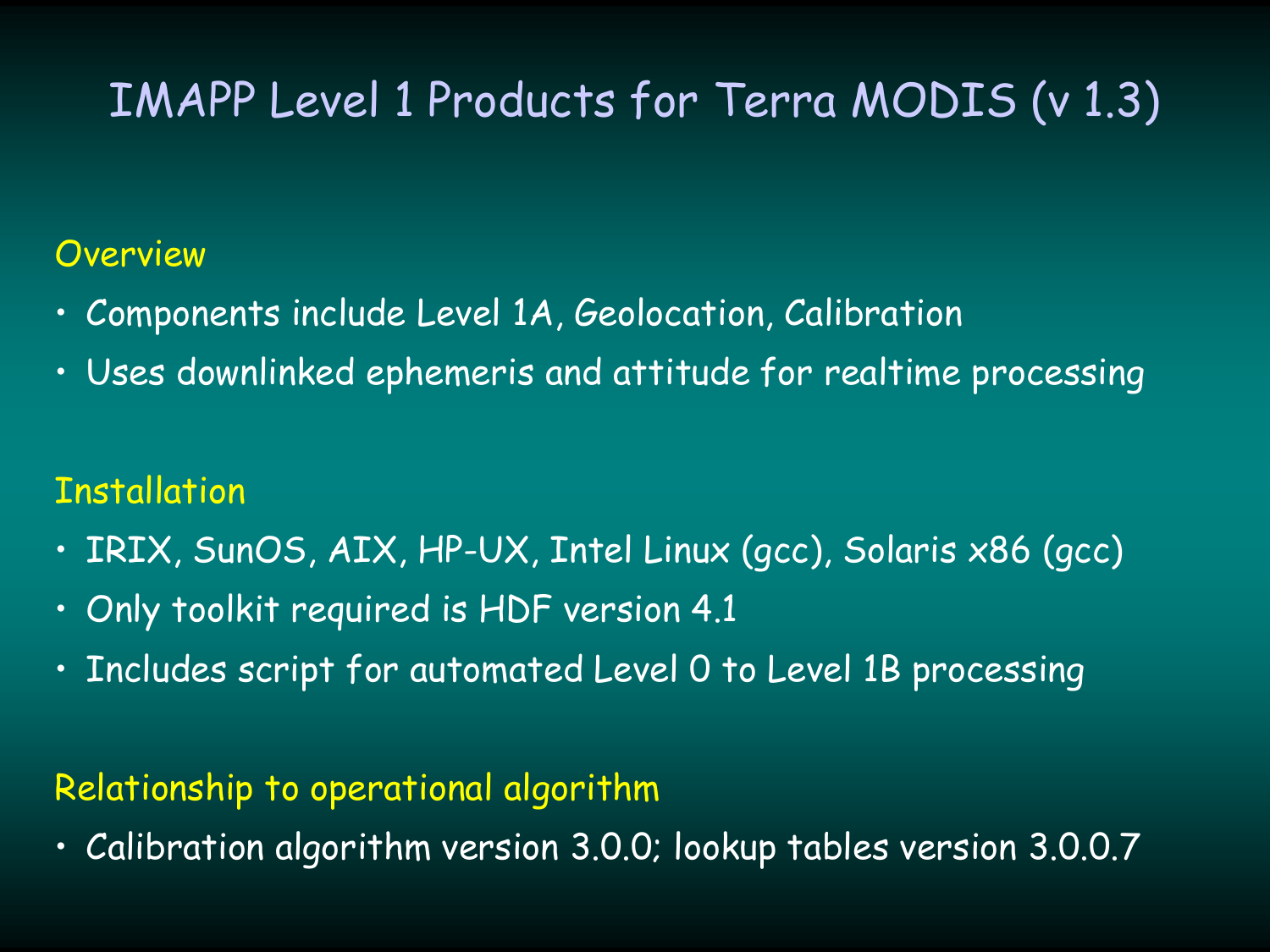# IMAPP Level 2 Products for Terra MODIS (v 1.1)

#### Overview

- Products include Cloud Mask, Cloud Top Pressure, Cloud Phase
- Atmospheric Profiles is in beta test
- Ancillary data are available from SSEC via anonymous FTP

### **Details**

- All IMAPP platforms are supported
- Both IMAPP and DAAC format Level 1B may be used as input
- Binary BIL intermediate file format is used (ENVI compatible)



• Output binary files may be converted to HDF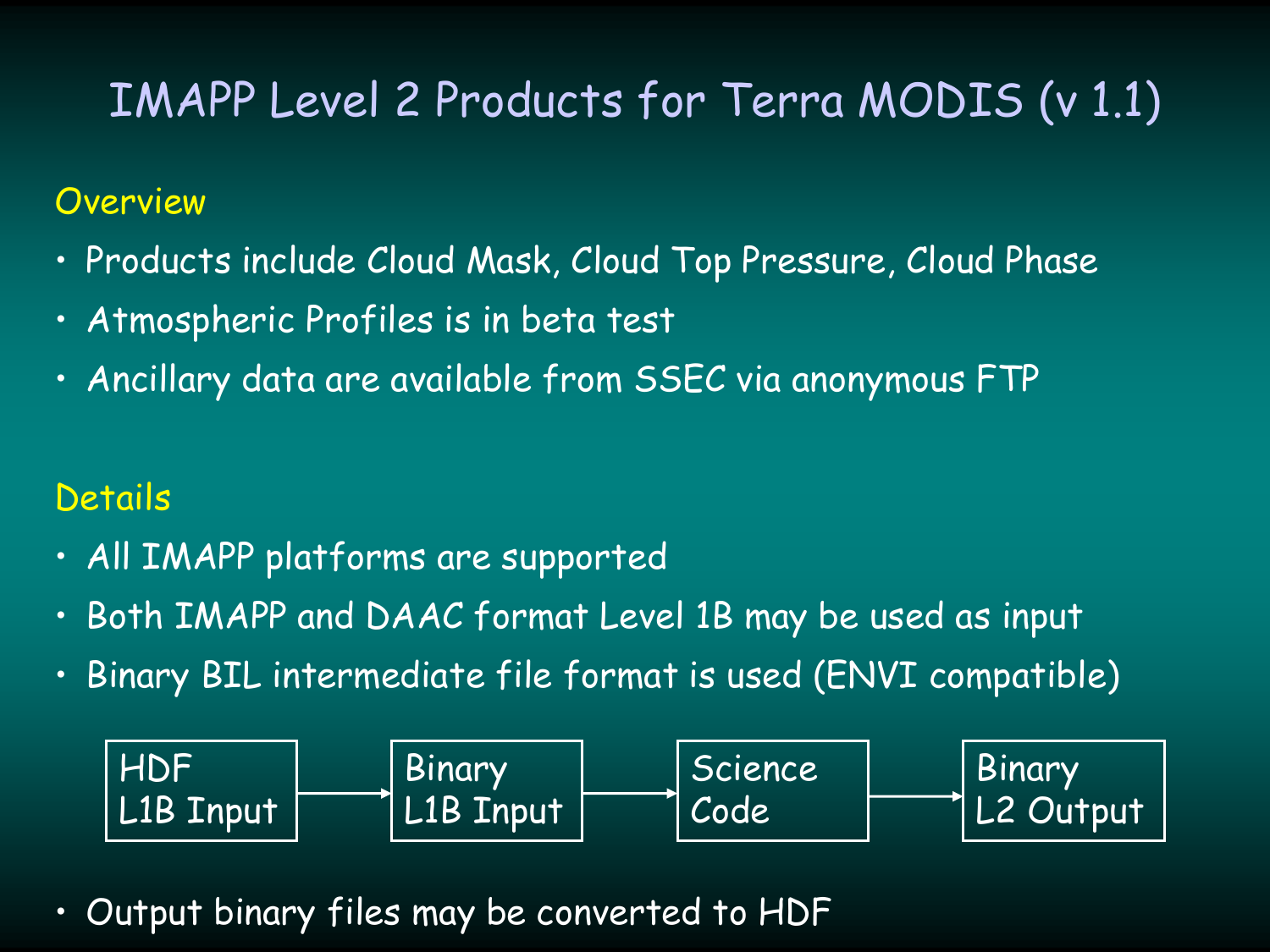# IMAPP Level 1B Image



Terra MODIS Band 2 0.87 microns 17:05 UTC 2002/07/17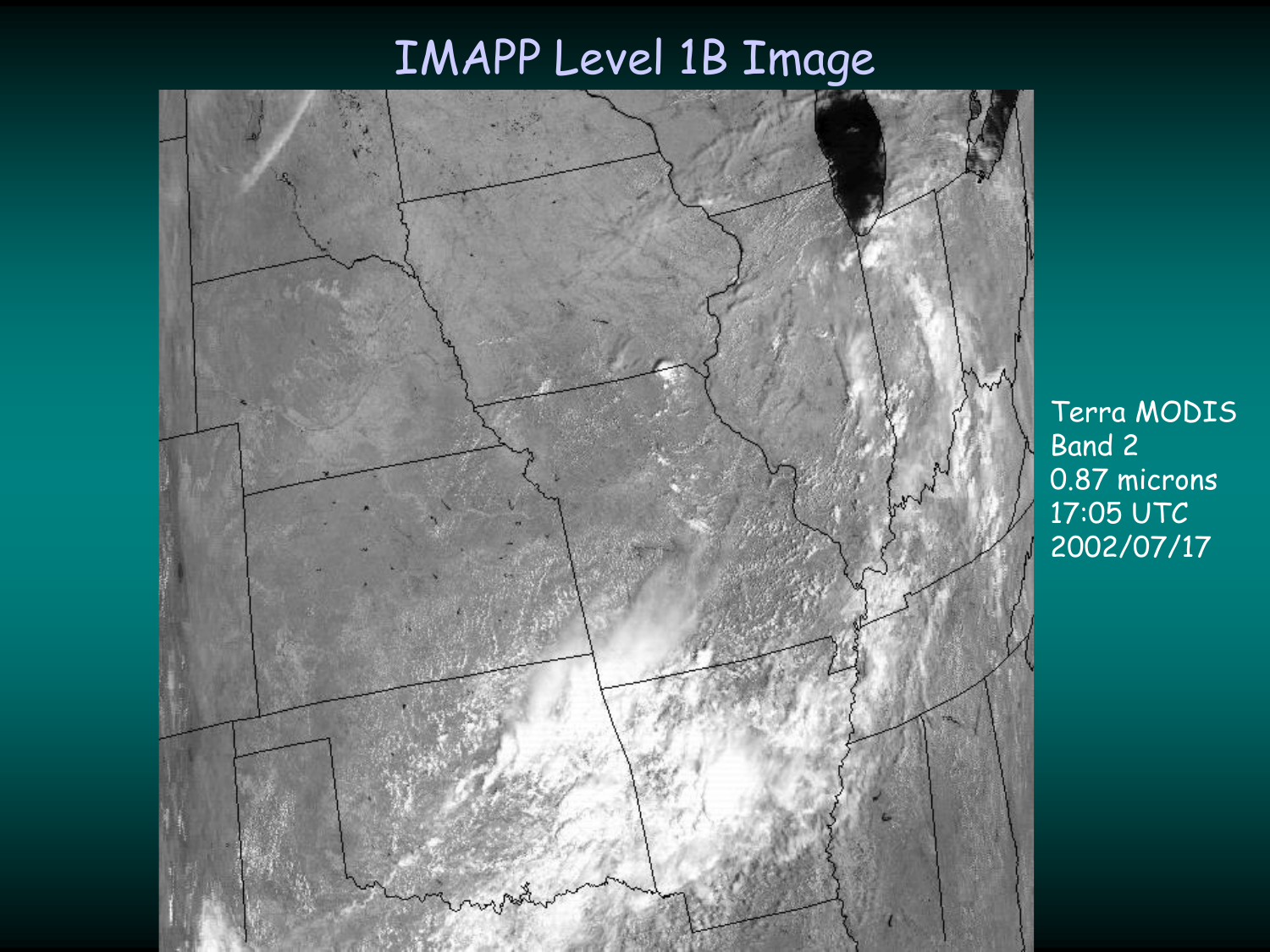# IMAPP Level 1B Image



Terra MODIS Band 26 1.38 microns 17:05 UTC 2002/07/17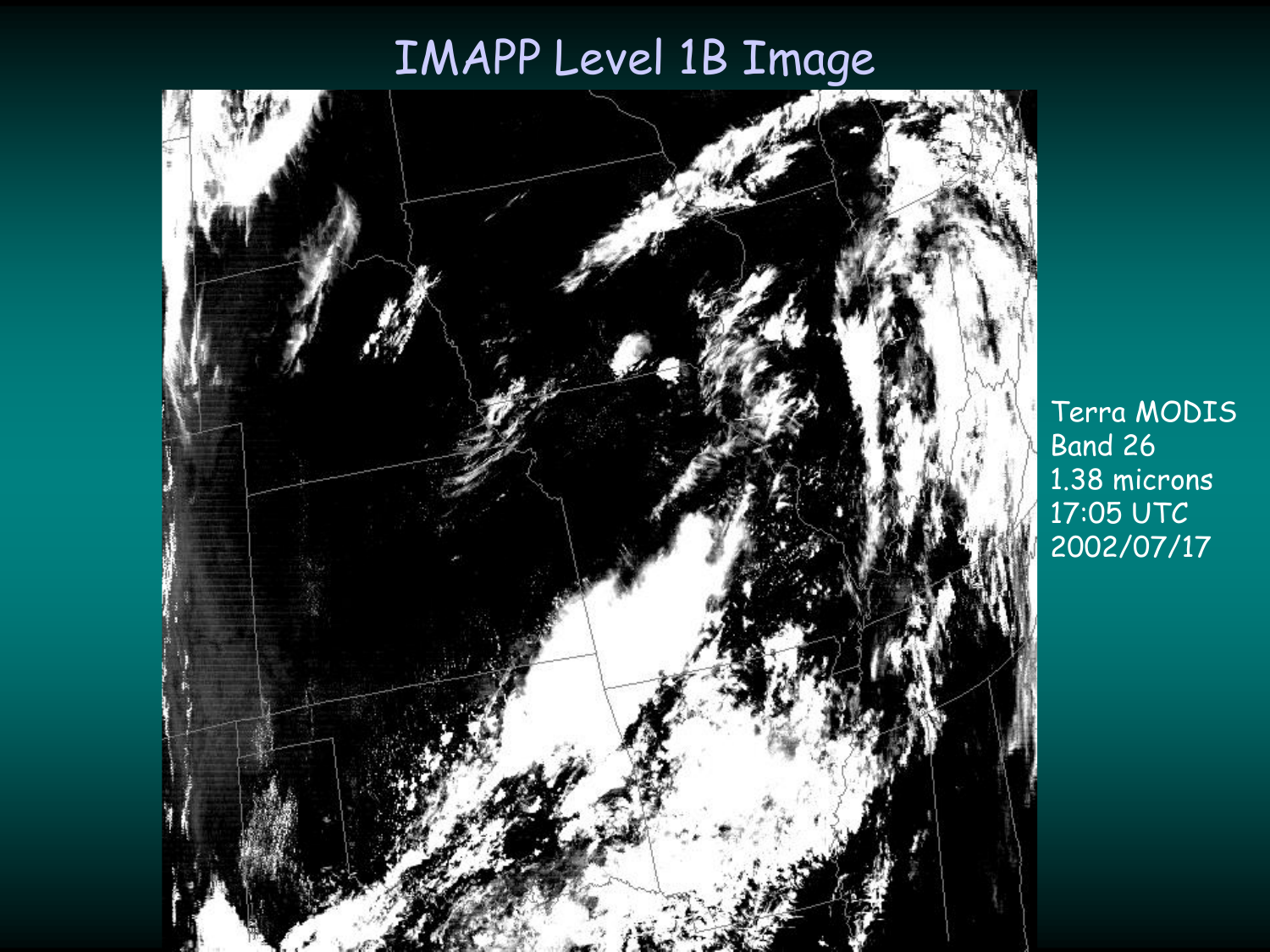## IMAPP Cloud Mask



Green: Clear Red: Uncertain White: Cloudy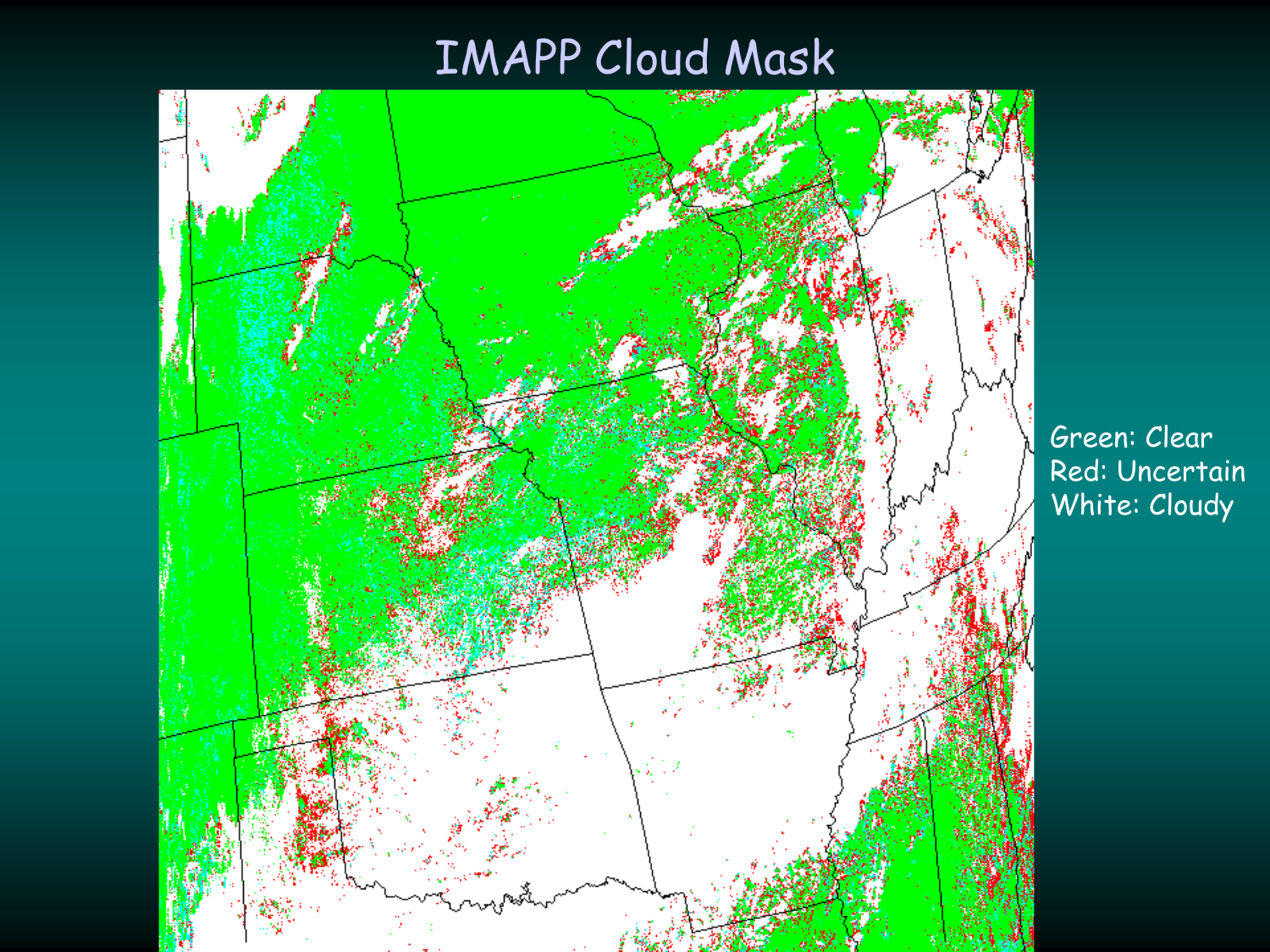# IMAPP Cloud Top Pressure



Orange: Low Yellow: Mid Blue: High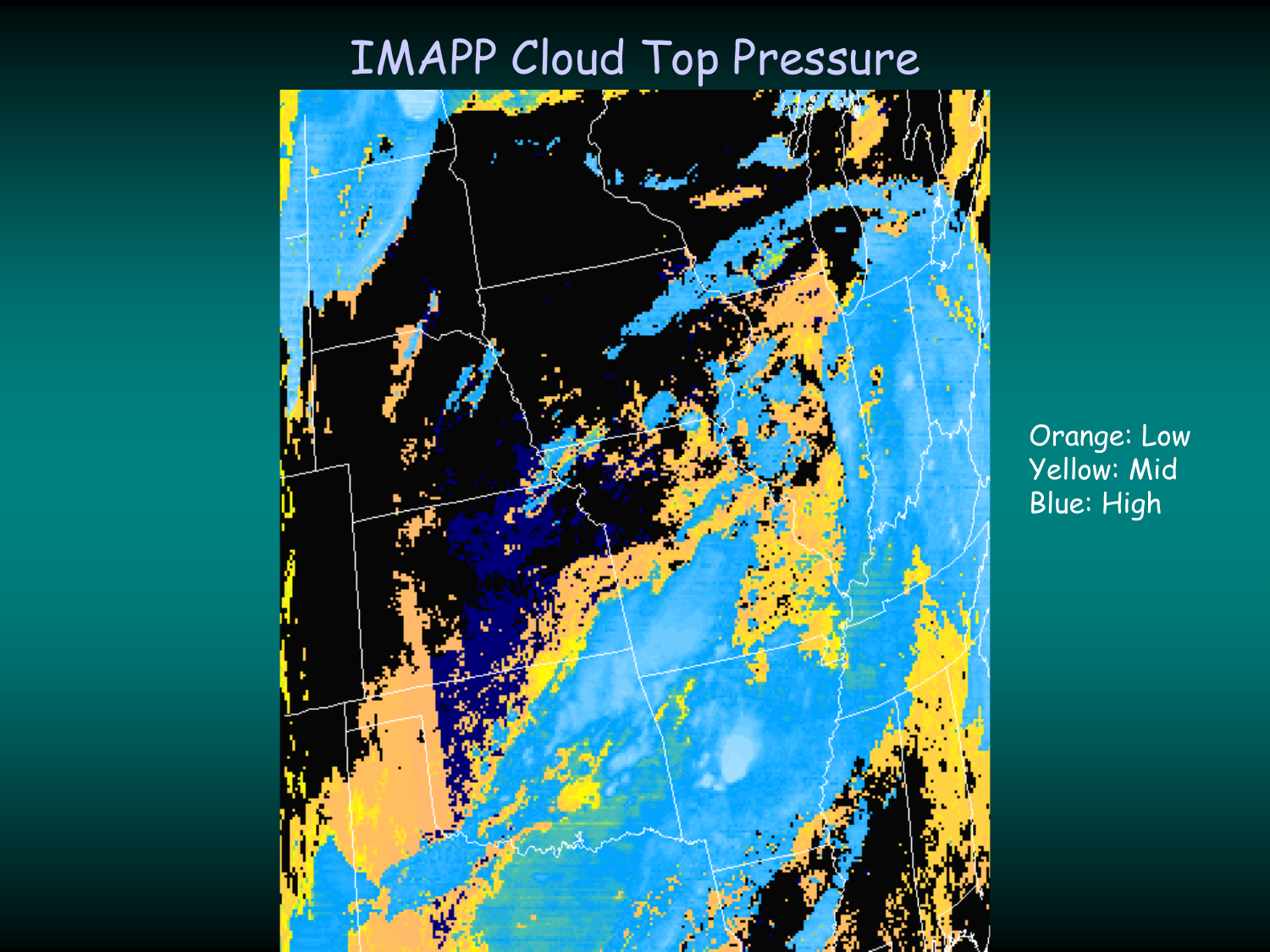# IMAPP Cloud Phase



Blue: Water Pink: Ice Yellow: Mixed Green: Uncertain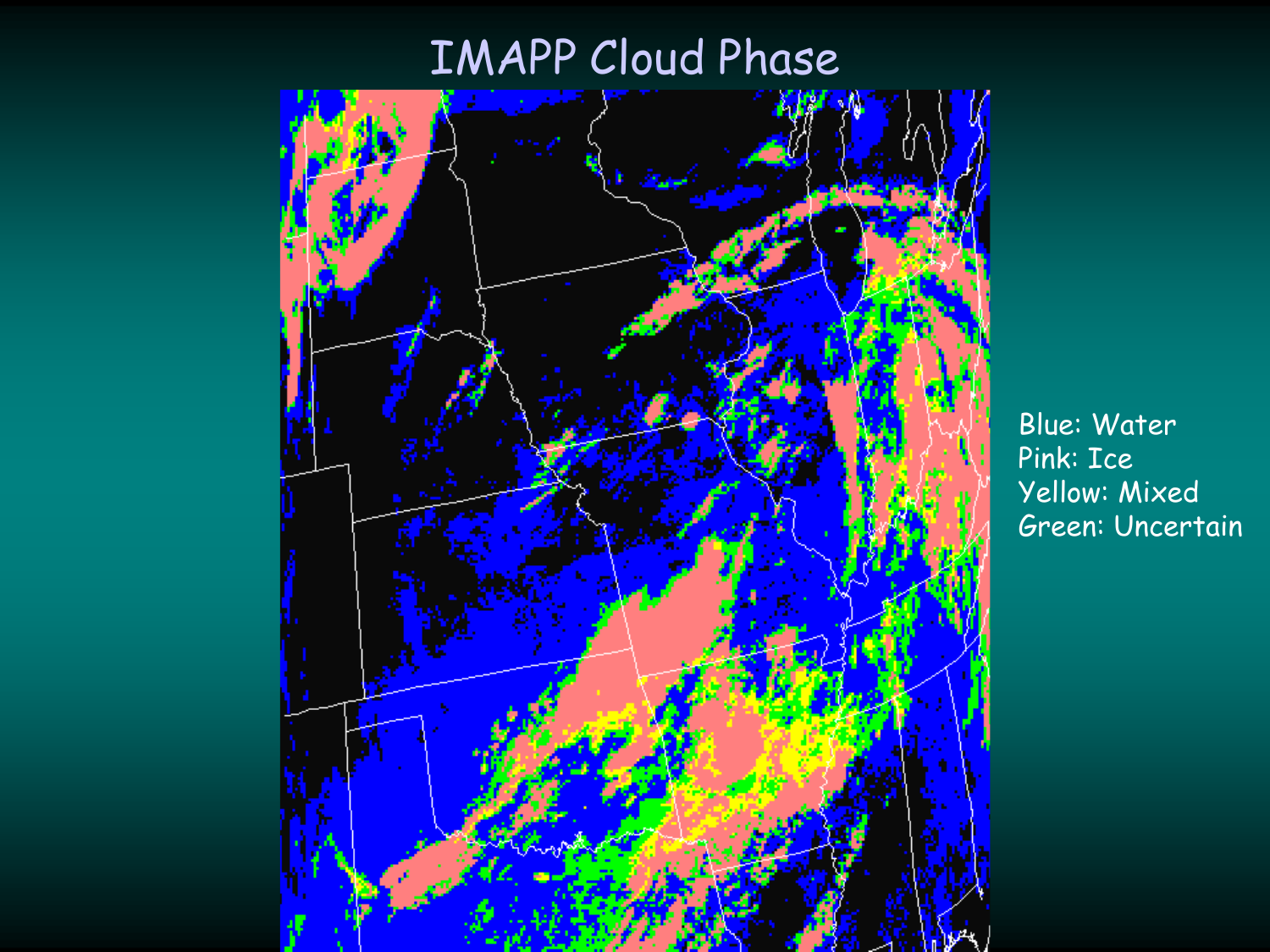### IMAPP Level 1 and 2 Products for Aqua MODIS

#### **Overview**

- Shared Terra/Aqua code for Level 1A, Geolocation, and Calibration
- Will eventually requires separate Terra/Aqua code for Calibration
- Uses downlinked GBAD ephemeris/attitude for realtime processing
- All IMAPP platforms are supported

#### Current Status

- Beta testing in progress (UW, GSFC, U. Hawaii)
- Assessing impact of GBAD ephemeris/attitude on Geolocation
- Level 1 available for release in August 2002
- Level 2 available in fall 2002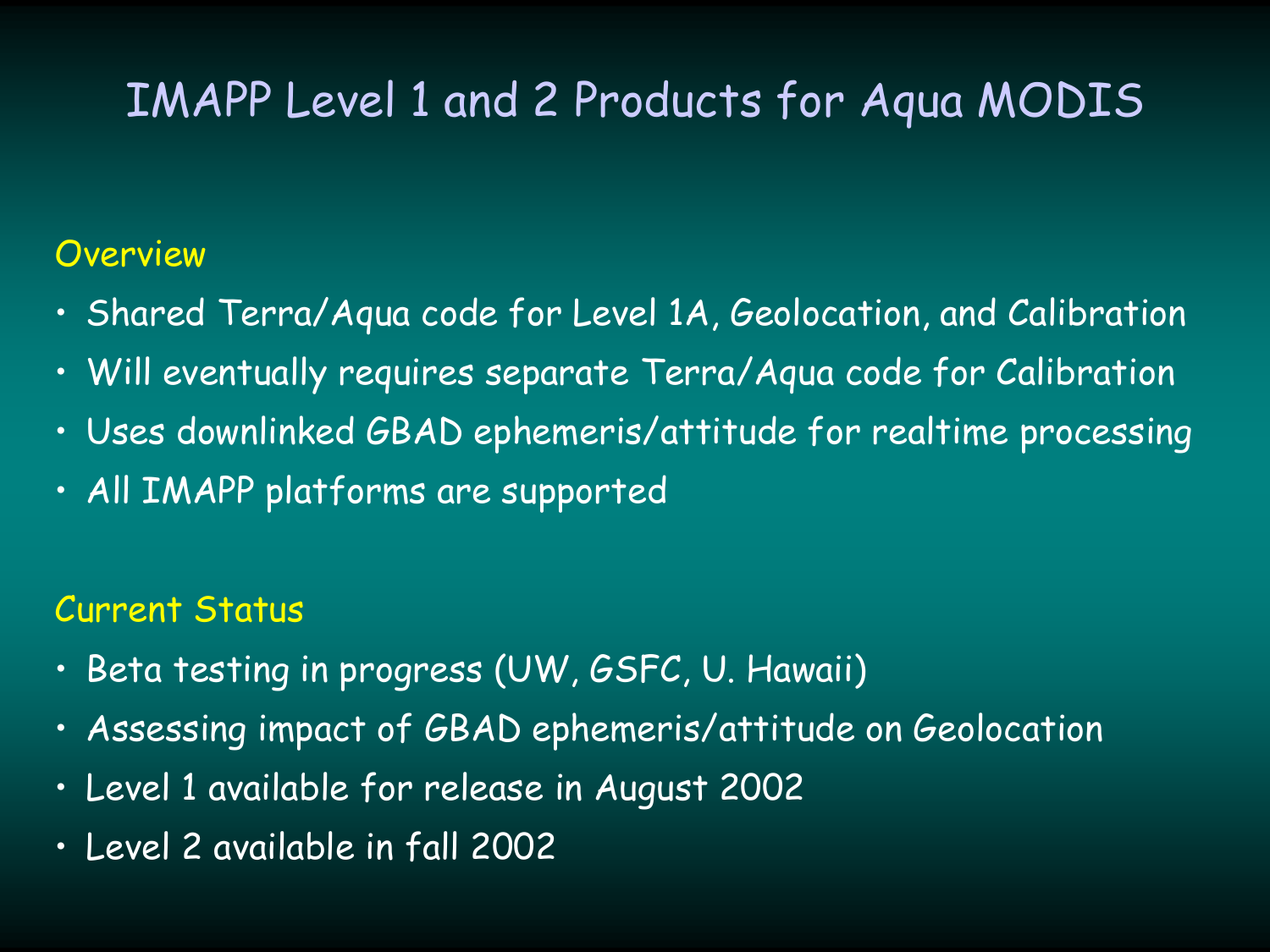## Realtime Applications

NASA/MSFC Short Term Prediction Research and Transition Center • Infusion of ESE data into NWS regional forecast operations

Terra MODIS 2002/07/18 16:10 UTC





Cloud Mask Cloud Top Pressure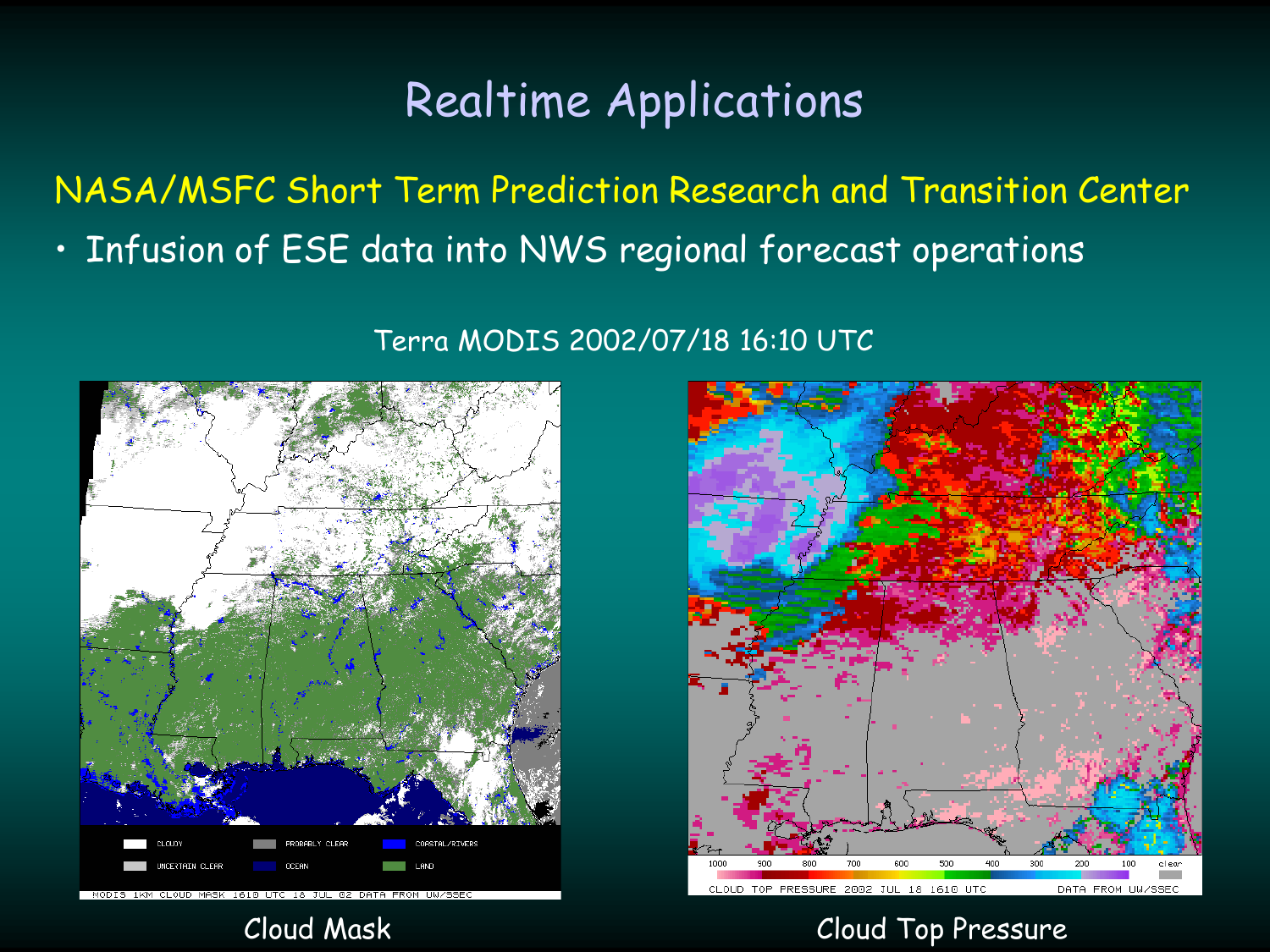## Realtime Applications

Plymouth Marine Laboratory, CLOUDMAP2

• Characterize sub grid-scale processes in NWP models

Terra MODIS 2002/07/18 11:09 UTC